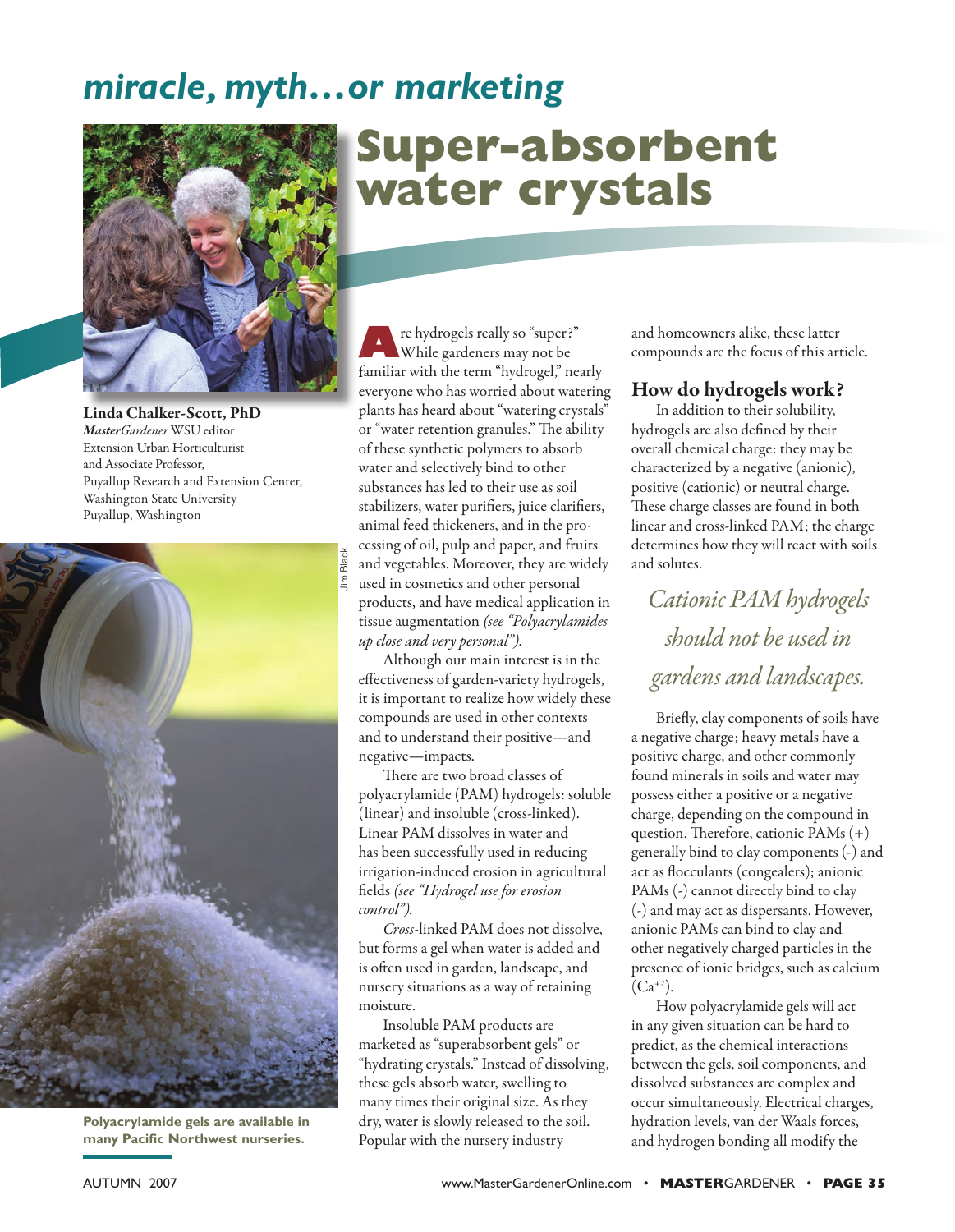affinity of the gel for other compounds. The polyacrylamide polymer contains a complex array of positively charged, negatively charged, and neutral chain segments, all with varying affinities for other molecules. The stronger the attraction between the gel and surrounding solutes and soil particles, the greater the ability of the gel to absorb water, create aggregates, and stabilize soil structure.

Unfortunately, on-the-ground conditions can prevent PAM hydrogels from functioning optimally. Fertilizers and other dissolved substances can interfere with hydrogel water-holding capacity. Hot, dry weather conditions can lead to increased degradation and decreased effectiveness of PAM hydrogels. And for every success story, one can find a situation where hydrogels have failed to function.

#### Hydrogel effects on plants

The documented impacts of crosslinked PAM hydrogels on plant survival and establishment are variable. Some researchers report enhanced growth of crop and tree species. Presumably this enhancement is caused by improved soil water conditions, though in some cases salt tolerance is also reported. This latter ability may be due to the ability

of cross-linked gels to enhance calcium ion availability, reducing the amount of sodium uptake.

According to other researchers, however, PAM did not improve plant survival compared to control or other treatments, especially if performance was evaluated over time. In several cases, PAM-treated plants performed worse than the untreated controls. Moreover, excessive use of PAM can lead to nutrient deficiencies; phosphate and silicon were reduced in tomato and wheat, and this latter plant also suffered manganese and boron deficiencies when grown under high PAM concentrations.

Why is there such high variability among research results? I believe the cause is both environmental and temporal. Many of the positive results are drawn from studies that are short-term and/or performed under controlled conditions; for instance, one study reports on tree survival only a few months after installation. As we already know, PAM gels lose their water-holding effectiveness over time, especially when exposed to high levels of ultraviolet, salts, and freeze-thaw cycles. Positive results in the short-term may be perfectly valid for nursery plant production, where environmental conditions can be more tightly controlled, but they are not as

applicable to landscapes. Indeed, it is under such conditions (e.g., revegetation of quarries and mines) over the long-term that PAM gels perform most poorly.

#### Long-term effectiveness

Although synthetically produced, polyacrylamides are organic chemicals that can be degraded by both living and non-living environmental factors. Exposure to ultraviolet radiation, chemical oxidizers, fertilizer salts, mechanical abrasion, and freeze-thaw events will degrade the polymer, breaking it up into smaller fragments. These smaller fragments do not have the same properties as the larger polymers, and thus the hydrogel's water-retaining capacity and other functions are reduced and ultimately lost. Gels that are applied to soil surfaces experience these environmental stresses most frequently and will degrade most rapidly, especially in soils with high levels of solar ultraviolet.

Even if gels are protected from environmental exposure, they will still be broken down by decomposition. A number of naturally occurring soil microbes have been identified as active decomposers of both soluble and cross-linked polyacrylamide gels. Decomposers include bacterial species

## **Polyacrylamides: up close and very personal**

 $\overline{\mathbf{D}}$ eople are exposed to polyacrylamides every day. More than a hundred formulations are used in cosmetics such as sunscreen, shampoo, soap, lotion, and shaving cream. They are used in personal products such as denture adhesives, contact lenses, diapers, and wound dressings. Injectable polyacrylamide gels are becoming increasingly popular for use in plastic and reconstructive surgery, especially for facial and breast augmentation. Proponents of this application claim that the gels are non-toxic and stable. More recently, PAM hydrogels have been injected directly into the urethral wall to treat stress incontinence in women. Researchers state that polyacrylamide gel "seems to be a promising new bulking agent" in treating incontinence, despite the fact that 16 of the 17 patients in the study had negative health events (such as urinary tract infection) associated with the treatment.

Alarmingly, there have been dozens of studies telling of hundreds of patients with complications resulting from polyacrylamide injection, including pain, hematoma, nodule formation, gel migration resulting in tissue asymmetry or deformation, inflammation, and even cancer. The recommended treatment for complications arising from injectable polyacrylamide gels is full removal of the gel and replacement with silicon.

Even the most fervent advocates of PAM gels for tissue augmentation acknowledge the existence of these adverse reactions, though they place blame on human error (i.e. contaminated gel, improper technique, poor hygiene) as the underlying cause. Other researchers blame the gel itself. Several researchers have noted that it may take several months to a few years for complications to arise; thus, the impact of injectable PAM gels must be studied over time. In fact, enough negative evidence now exists that usage of PAM hydrogels in tissue augmentation surgery is forbidden in Russia and Bulgaria, where they had been used since the early 1990s. Regardless of arguments regarding culpability, researchers are increasingly recommending against its use for facial tissue augmentation or tissues that have not been previously operated upon. Still others call for prohibiting its use in plastic surgery and searching for alternatives.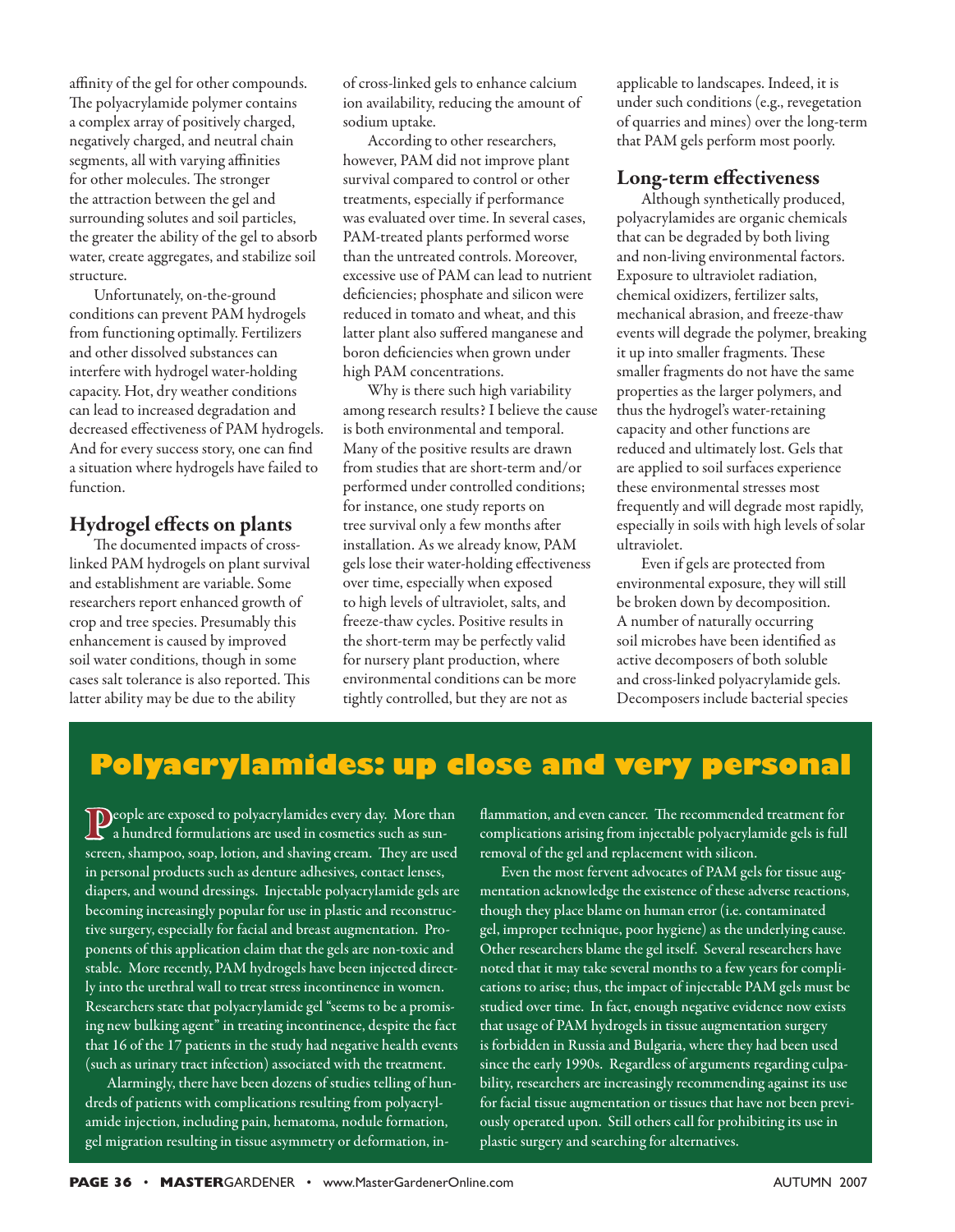(*Bacillus sphaericus* and *Acinetobacter*  spp.) and white rot fungi (*Dichomitus squalens, Phanerochaete chrysosporium*, and *Pleurotus ostreatus*). The fungal species dissolve the polymer, which is then susceptible to further degradation by many other soil microbes.

It's not surprising that polyacrylamide is rapidly broken down by decomposers; one study found the average size of the polymer to be less than 25 percent of the original in only 14 days of microbial action. These gels contain a significant amount of nitrogen, which is often a limiting nutrient in both aerobic and anaerobic environments.

In most outdoor applications, therefore, the functional life of polyacrylamides is short; this is borne out by a number of studies that have noted decreased efficacy of field-applied polyacrylamide gels over time. If gel activity is destroyed in as little as 18 months, there should be serious reservations about its use in long-term landscape applications.

#### Gel contamination

As the name suggests, polyacrylamides consist of many linked acrylamide units (monomers). Acrylamide is a known neurotoxin in humans and is suspected to be carcinogenic as well. During the manufacture of PAM gels, residual acrylamide is present as a contaminant and strictly regulated in the United States to levels of no more than 0.05 percent or 500 parts per million for agricultural use. However, an international study recommended that polyacrylamide gels used in cosmetics contain a residual monomer level of only 0.1 to 0.5 ppm. Therefore, the PAM hydrogels manufactured for agricultural and garden use can contain much greater concentrations of toxic acrylamide than that found in personal products.

While new PAM hydrogels contain a higher initial level of acrylamide than older gels, there is bitter debate over whether the degradation of polyacrylamide gels provides a constant, significant source of environmental acrylamide. On one hand there are the researchers who claim that microbes quickly metabolize the nitrogen from

the polymer, eliminating the possibility of acrylamide production (acrylamide contains nitrogen). Yet others have argued that degrading gels do produce measurable levels of acrylamide, especially when exposed to elevated temperatures or high levels of solar radiation. In any case, there is no question that PAM hydrogel degradation produces uncharacterized, variable polyacrylate units whose environmental and human impacts are unknown.

#### Hydrogels and human health

There are two separate, but related, human health issues relevant to PAM hydrogels: risk of polyacrylamide exposure and risk of acrylamide exposure. The dangers from acrylamide exposure were briefly mentioned earlier and tend to be greatest for workers in occupations that routinely use polyacrylamide-based products such as grouts and wastewater flocculants. It is unlikely that the infrequent user of garden hydrogels will experience any significant exposure to acrylamide from this source.

The other health issue is that presented by exposure to the more or less intact polyacrylamide gel. Though PAM gels are much less toxic than acrylamide, chronic exposure can cause minor problems such as skin irritation and mucus membrane inflammation. More worrisome are recent reports of toxic effects of PAM both at the cellular and whole organism levels. An earlier article from 1992 reported on the accidental aspiration of polyacrylamide by a patient who subsequently died from lung injuries.

Finally, there is the issue of exposure to degrading PAM hydrogels, whose risks are entirely unknown. People most likely to be exposed to degradation products would be those involved in agricultural or nursery production where gels are commonly used and where environmental degradation would be most likely to occur. Compost piles containing potting mixes with hydrogels would also be a source of exposure.

Should you be concerned about your exposure to PAM hydrogels? This is where the big picture regarding hydrogel usage becomes important. Because these compounds are so ubiquitous, it's likely

## **Hydrogel use for erosion control**

Soluble polyacrylamide gels have been used for over a decade in reducing erosion and enhancing water infiltration of finetextured agricultural soils. Unlike "water crystals" that retain their shape as they absorb water, soluble PAM dissolves in water, forming a thin slimy film that coats the soil surface. In irrigation furrows and other bare soils where irrigation can exacerbate erosion, this film protects the soil from washing away and hydrates the surface so that irrigation water can more easily permeate.

Many studies have been conducted on a variety of soils in different environments, showing that agricultural PAMs are a viable (though short-term) solution to soil loss and degradation. Often their effectiveness can be enhanced by the addition of gypsum --a calcium source --especially in saline soils. Anionic soluble PAMs have generally been found to be more effective than cationic formulations in reducing soil erosion, which is fortunate considering the environmental toxicity of cationic gels.

Certain soils and environmental conditions are antagonistic to soluble PAM gel effectiveness. In general, soluble PAM gels do not work well on sandy soils, and can actually reduce infiltration, possibly due to pore blockage by the viscous gel. They may not work well on clay soils. Sodic soils decrease soluble PAM gel effectiveness since sodium prevents ion bridging and prevents soil aggregation. Neither do they perform well on slopes, often increasing runoff, and requiring either higher applications of gel or additional mulching materials to maintain effectiveness.

Usage of soluble PAM is acknowledged to be a short-term solution to erosion; for this reason its usage should not be extended to garden and landscape use. Mulches are demonstrably better in reducing erosion than bare soil and PAM hydrogel and provide other, additional benefits. Moreover, the soluble PAM hydrogels have no documented benefit to plant growth. As with many other agricultural production practices, soluble PAM usage does not translate well to home gardens and landscapes.

Soil scientists R.E. Sojka and R.D. Lentz have provided a concise and informative review of linear PAM applications in agriculture; it can be found at http://polymersinc. com/polymers/pam2.htm.